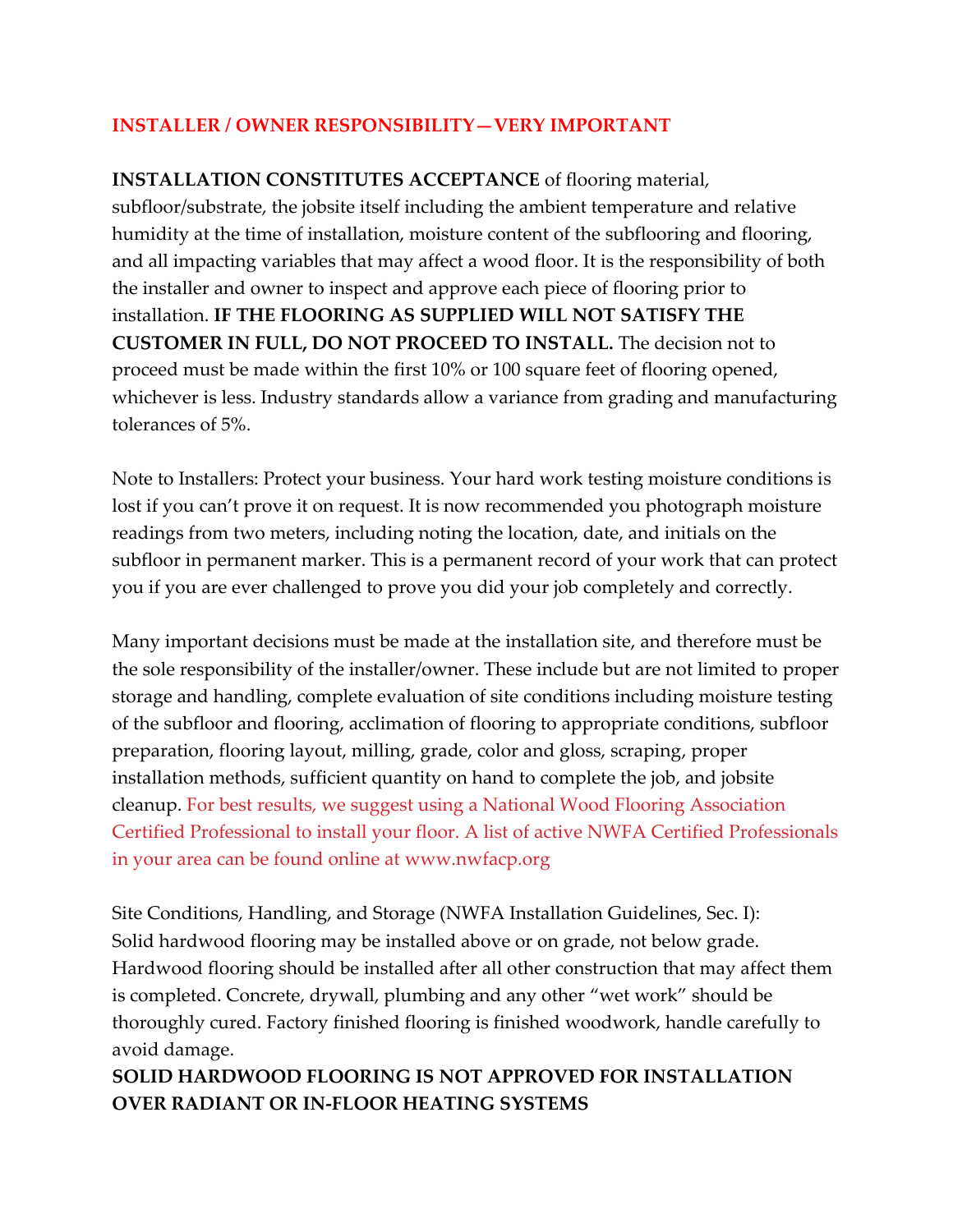# Keep flooring dry, flat, and maintain good air circulation in storage. **RECORD SUBFLOOR AND FLOORING MOISTURE CONTENT UPON DELIVERY AND AT TIME OF INSTALLATION AND RETAIN THESE RECORDS.**

Acclimate Solid Hardwood Flooring to controlled site conditions; refer to NWFA Installation Guidelines, Sec. I, Ch. 2 for detailed information.

HVAC must be in operation before, during, and after installation (refer to NWFA Installation Guidelines, Sec. I, Ch. 1, Part 1). A temperature of 70 degrees F +/- 10 degrees and a relative humidity between 30-50% is recommended. Heating units or uninsulated ductwork close to the flooring or subfloor may cause "hot spots" which must be eliminated prior to installation.

Moisture testing is critical (refer to NWFA Installation Guidelines, Sec. I, Ch. 3). Confirm proper drainage exists around the structure. In crawl spaces, exposed earth must be fully covered with minimum 6-mil polyethylene sheeting. Crawl space vents must be open at all times and must equal at least 1.5% of the total square footage of the crawl space. Basements must be dry and remain dry.

Subfloor Types and Conditions (NWFA Installation Guidelines, Sec. II) General:

The subfloor must be clean, dry, flat (within 3/16" in 10'), and structurally sound. Correct any joints or areas that are not flat. Secure any loose boards or panels.

Wood: (refer to NWFA Installation Guidelines, Sec. II, Ch. 4)

CD Exposure 1 plywood and OSB Exposure 1 subfloor panels are appropriate subfloor materials (grade stamped US PS1-95). Solid board subfloors should be 1" x 6" nominal, Group 1 dense softwoods, #2 Common, KD. Minimum single layer subfloor thickness is 5/8" for plywood panels and ¾" OSB on 16" O.C. Joists or 3/4" on 19.2" O.C. Joists and 7/8" on 24" O.C. Joists. **Particle board panels will not properly hold fasteners and no claim with regard to noise when walked upon will be accepted.** The flooring must run perpendicular to the floor joists, or additional subfloor thickness is required (1/2" plywood or equivalent product). Hardwood flooring should be between 6 and 9% moisture content, and the subfloor should be within 4% of flooring m.c. (**2% on 3-1/4" or wider flooring**). In no case should any wood moisture reading exceed 12%.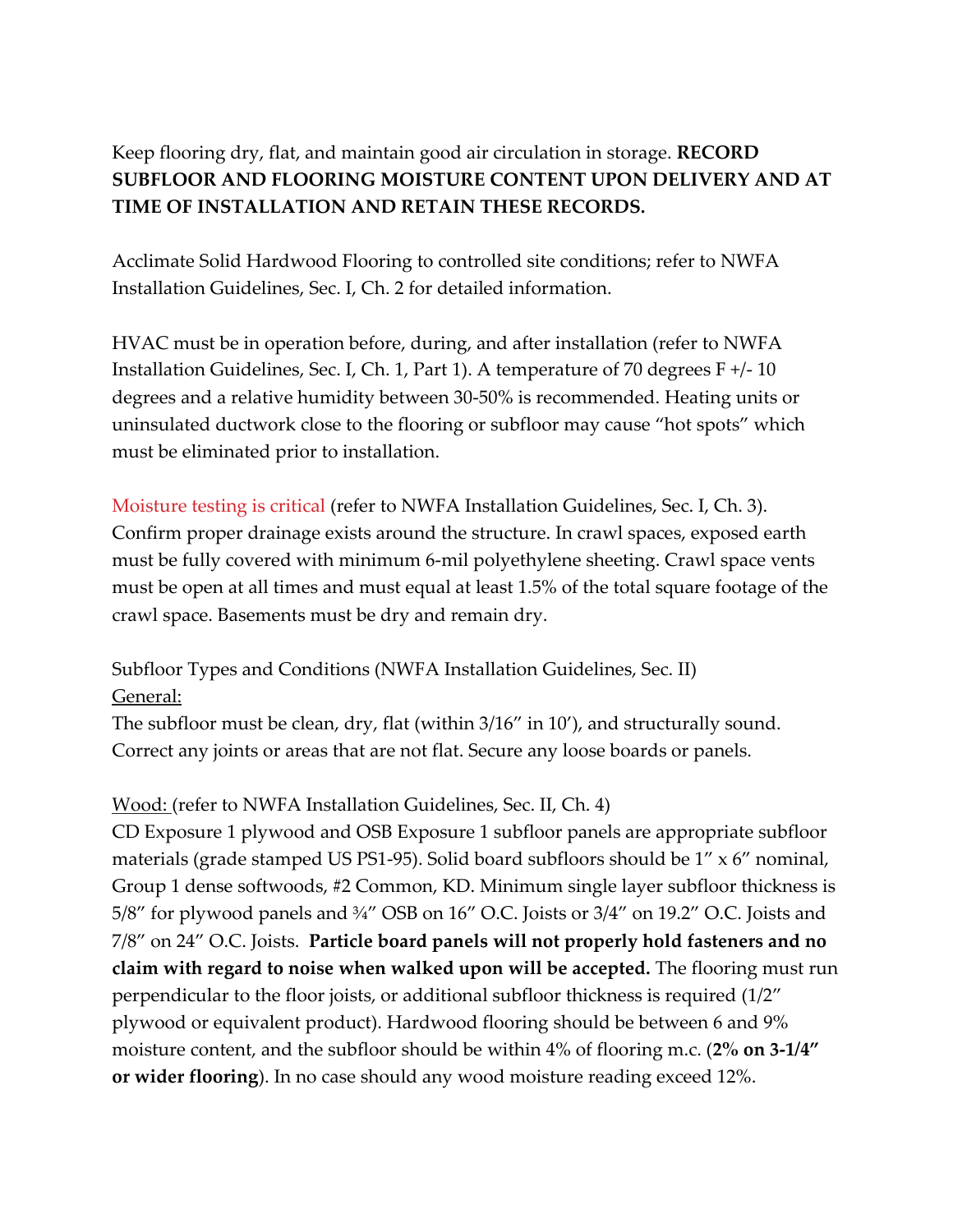Concrete: (refer to NWFA Installation Guidelines, Sec.II, Ch. 5 & 6)

Our solid hardwood flooring may be installed over concrete subfloors when using a plywood over concrete system; refer to NWFA for details on alternate installation methods. NWFA Installation Guidelines, Section I, Ch. 3, Part 3 should be consulted carefully.

### Installation (NWFA Installation Guidelines, Sec. III, Ch. 9)

### **Preparation**

Allow 3/4" expansion space between the wood flooring and any walls or other obstructions. Undercut doorjambs, casings, drywall, etc. Over the subfloor, install a layer of #15 building felt (or equivalent perm rating), overlapped 4" at the seams. See NWFA, Sec. I, Ch. 3, Part 2-A for more detail on acceptable moisture barriers.

## **Layout**

The best appearance is usually achieved by installing parallel to the length of the room, but always install perpendicular to the floor joists unless special subfloor conditions are met (see wood subfloors). While each job is unique, it is critical to establish a primary working line for the entire job (usually through the longest continuous area to be installed) and reference all flooring layout from that line. Always rack out the flooring before installing to avoid clustered end joints and repeating patterns. Rack out the entire job to assure you have enough flooring to complete the entire job and that the stain color is consistent. End joints of adjacent rows should be 6"- 8" apart also avoid a stair-stepping appearance of joints and H-Joints when possible

## Multiple Width Products

Some products produced come with 3 separate widths, the cartons are packaged so that there is the same linear feet of each width in each carton. The pattern to be followed most be a combination of the 3 separate widths (for instance, if you product comes in widths of 3", 4", 5", then the pattern should be  $3''$ ,  $4''$ ,  $5''$ ,  $3''$ ,  $4''$ ,  $5''$ , etc or combination of the 3 repeating widths). If the pattern calls for 5" plank for instance next to a wall or other obstruction, **Do not substitute a narrower width,** otherwise you may run out of the required width in your pattern when completing your installation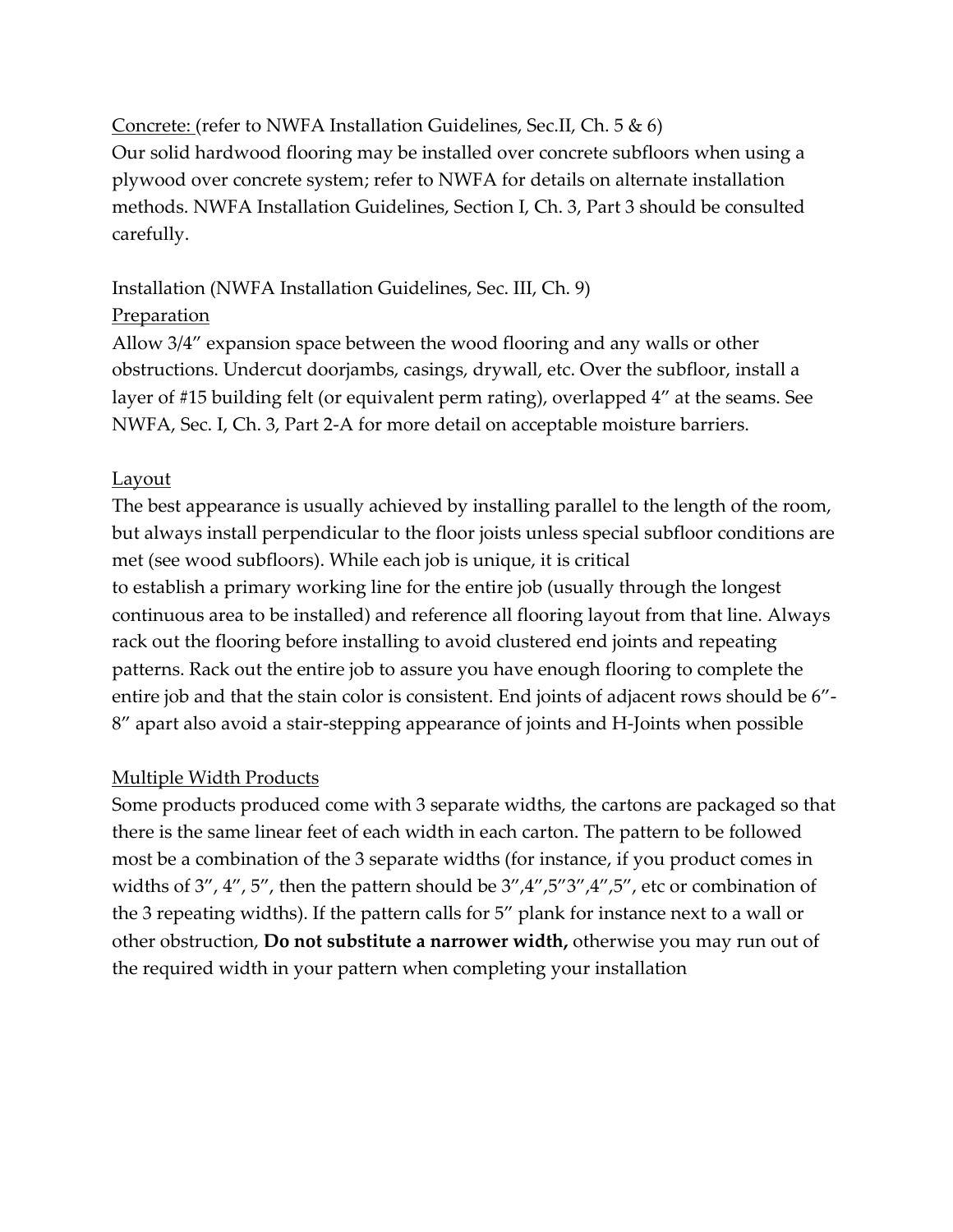### **Fastening**

Use caution to avoid edge and face damage during installation. Special footer plates are available for flooring tools to protect factory finished flooring faces and edges. Use backer boards of 1/2" plywood ripped to an appropriate width to establish straight lines. Backer boards should be secured to the subfloor and carefully aligned with starter lines.

Use flooring fasteners (cleat or staple) with a preferred length of 2" (plywood over concrete would be 1 ½" in length) designed for solid hardwood flooring. Air pressure should be regulated so the fastener seats properly but does not split the tongue or wood below it.

Nailing schedule is standard per NWFA guidelines, for plank flooring (3 1/4" or wider) the fastener schedule is every 6"- 8" along the length of the plank and 1"-3" from end joints. Refer to NWFA Installation Guidelines, Sec IV, Appendix F.

Face nail only as required with 7d or 8d finish nails or cleats, 1/2" from the groove, predrilling the nail holes to prevent splitting. Nailing schedule is 10-12" O.C. Face nails should be counter sunk and covered by molding or properly filled.

#### Adhesive/Fastener Installation:

On wider width planks (4" and wider), combining adhesives and fasteners is an option to minimize flooring movement after installation. For best results apply a perpendicular bead of adhesive to the subfloor every 6"-8" apart for each row of flooring. Underlayment paper must be omitted when using adhesives. Use a quality urethane flooring adhesive recommended by the adhesive manufacturer for solid hardwood installations. Follow all practices recommended by the adhesive manufacturer including vapor barrier systems, adhesive temperature, room temperature and humidity, proper ventilation, spread rate, open time, safety procedures and equipment, cleanup and cure time. Avoid allowing adhesive residue to dry on the face of the flooring. Special cleaners are available (from the adhesive manufacturer) to remove any residue.